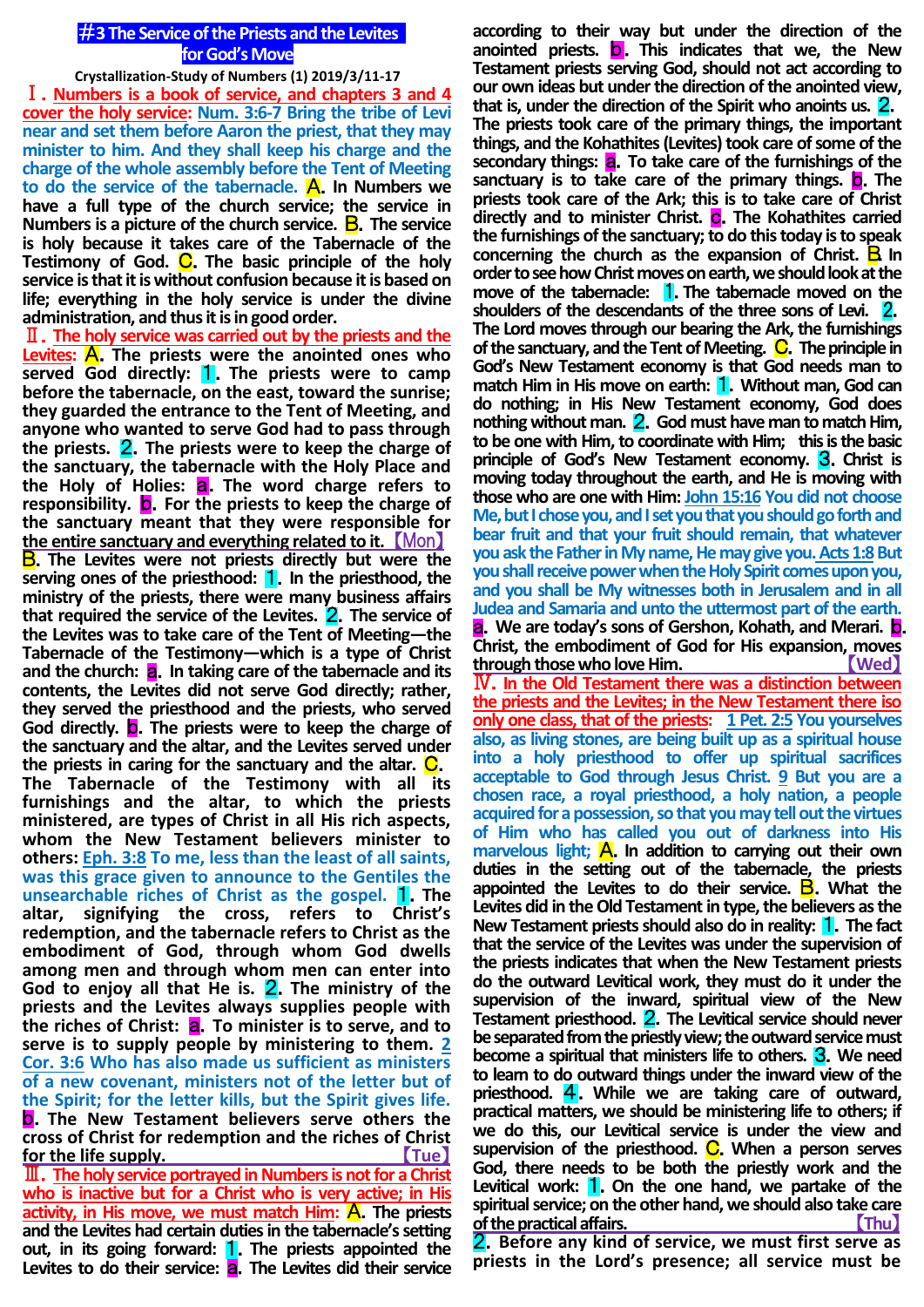## **priestly.**

Ⅴ.**In Hebrew the word service in Numbers 4:3, 23, 30, 35, 39, and 43 is warfare, indicating military service:** A.**The holy service of the priests and the Levites involved**  warfare. **B**. As priests of the gospel of God, we should **consider ourselves warriors:** 1.**While we are preaching, teaching, edifying others, and building up the Body of Christ, we are fighting.** 2.**The New Testament priests are**  warriors, and our priestly service is a fighting. C. All the **spiritual work that we are doing for God, whatever form it may take, as long as it touches the things of the spiritual realm, is in nature a warfare: 2 Cor. 10:4-5 For the weapons of our warfare are not fleshly but powerful before God for the overthrowing of strongholds, As we overthrow reasonings and every high thing rising up against the knowledge of God, and take captive every thought unto the <u>obedience of Christ.</u>** 1 . **Preaching the gospel, edifying the saints,** 

**administrating the church, and praying are all a kind of warfare.** 2.**If our eyes have been opened by the Lord, we will see that the nature of our work in serving the Lord is that of warfare.**

Ⅵ.**A reward, or compensation, was given to Aaron and his sons as the priests and to the serving Levites:** A.**The priests and the Levites had no portion other than Christ; Christ was their house, inheritance, land, clothing, food,**  and everything. **B**. Today, in the New Testament, the **Levitical service is combined with the priesthood:** 1. **There is no difference between the priests and the servants of the priests; the believers in Christ are both the priests and the serving Levites.** 2.**The only reward, the only compensation, for our priestly and Levitical service is Christ. 2 Tim. 4:7-8 I have fought the good fight; I have finished the course; I have kept the faith. Henceforth there is laid up for me the crown of righteousness, with which the Lord, the righteous Judge, will recompense me in that day, and not only me but also all those who have loved His**  appearing. **Contract of the set of the set of the set of the set of the set of the set of the set of the set of the set of the set of the set of the set of the set of the set of the set of the set of the set of the set of** 

## **Explanation of the terms**: **(Since the content is much this week, there is no "high gospel" section.)**

**A**.**Priestly service**:⑴**The priests were the anointed ones who served God directly. We need to pray first to be anointed by the Holy Spirit in every service in the church.**⑵ **For the priests to keep the charge of the sanctuary meant that they were responsible for the entire sanctuary and everything related to it. We have responsibility in all the service needed for the building up of the church and we need to serve diligently.**<sup>(3)</sup>Priestly service is to serve God in **the holy place and holy of holies in the tabernacle. The significance of the service of the priests is to open themselves to God, let God to come into us, to be built up with others in the flow of life, contacting God, being filled with God and supply God to others.**

**B**.**Levitical service**:⑴**In taking care of the tabernacle and its contents, the Levites did not serve God directly; rather, they served the priesthood and the priests, who served God directly.**<sup>(2)</sup>The Kohathites carried the **furnishings of the sanctuary. (The Gershonite and the Merari carried each part of the tabernacle and the altar.) To do this today is to speak concerning the church as the expansion of Christ.**

**C.** New Testament priesthood: (1) In the new testament, we all are priests. The new testament priests include both the priestly service and the Levitical service of the old testament. **Rom. 15:16 That I might be a minister of Christ Jesus to the Gentiles, a laboring priest of the gospel of God, in order that the offering of the Gentiles might be acceptable, having been sanctified in the Holy Spirit.** ⑵**The fact that the service of the Levites (the practical service) was under the supervision of the priests indicates that when the New Testament priests do the outward Levitical work, they must do it under the supervision of the inward, spiritual view of the New Testament priesthood.**

**D**.**The relationship between the camping of the twelve tribes of Israel and the arrayof the Levites:**



**The tabernacle is consisted of the outer court, the holy place and the holy of holies.**⑴**The altar is the experience of the cross of Christ. First we should confess our sins, applying the blood of Jesus on the cross, consecrating ourselves and enter into the rich enjoyment of the following aspects of Christ.**⑵**The washing at the basin signifies the washing in the water of the Word and when we pray-read the Word, the water in the Word washes away the natural scar and the oldness.** ⑶T**hen after that we enter into the holy place and eat the bread on the table and get nourished. Because the Word of the Lord is our bread of life, we need to eat the Word every day.** (4) The lampstand shines your **inside. Although we experienced the cross at the outer court, our inner darkness is shined upon in a more fine way by experiencing Christ. Such light of life makes us the children of light.**⑸**Then we come to the incense altar before the holy of holies, and pray to God Christ's attainments (that He dealt with sin on the cross and released life and destroyed the Devil, that He became the firstborn of God in resurrection, regenerating many sons of God and became the life giving Spirit etc.) as incense. The prayer here is the prayer which advances God's economy.**⑹**Finally when you get to the holy of holies, there is the Ark which is Christ as God's testimony. The holy of holies is**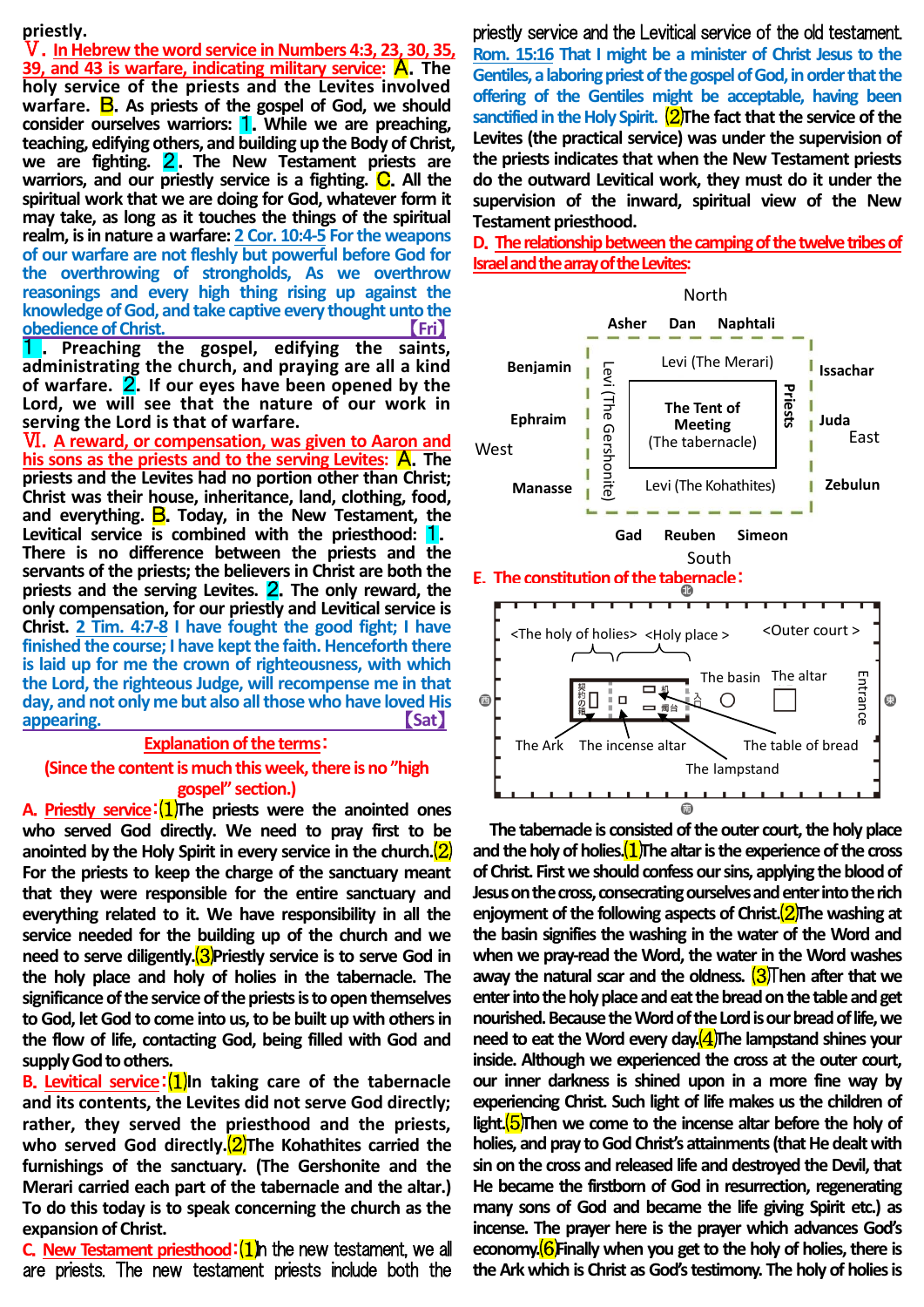**the most holy place and the dwelling place of God. In the old testament age, the high priest entered in to the holy of holies once a year and met God. But in the new testament age, we can turn to our spirit as the holy of holies everyday and meet God, contact God and hear the Word of God. The fact that the priest served in these six points at the tabernacle indicates that they experience the riches of Christ and build up the new Jerusalem.**

**Crucial Point①: Laboring priest of the gospel in the New Testament**

OL1:**In the new testament, we are all priests. The new testament priest includes both the priestly service and the Levitical service of the old testament. We need to be diligent and sober in our service. Rom. 15:16 To be a laboring priest of the gospel of God, … 12:11 Do not be slothful in zeal, but be burning in spirit, serving the Lord.**

OL2:**The priesthood is to serve God in the holy place and the holy of holies in the tabernacle. The priests are those who open themselves to God and let God come into them and be built together with others in the flow of life, contacting God, being filled with God and supply God to other people.**

OL3:**The Kohathites carried the furnishings of the sanctuary (The Gershonites and the Merari carried the parts of the tabernacle and the Alter). To do this today is to speak concerning the church as the expansion of Christ.**

**In Numbers we have a full type of the church service. I hope that the Lord would open our eyes to see that, comparatively speaking, in the church service we have been somewhat loose. With respect to spiritual principles, we have not been so serious, strict, and right. Our making mistakes unconsciously could be the reason that we have missed much of God's blessing. In serving God, we should not be loose but should be serious. We all, especially the young ones, need to learn the spiritual regulations and spiritual laws regarding the service of God.**

**The Levites served under the priests in caring for the sanctuary and the altar. For instance, when the children of Israel were commanded to move, the Levites packed and carried the tabernacle and all its furnishings. When the people arrived at a particular place, the Levites set up the tabernacle and everything related to it.**

**The Tabernacle of the Testimony with all its furnishings and the altar, to which the priests minister, are types of Christ in all His rich aspects, whom the New Testament believers minister. The tabernacle is the tent, and the altar, located in the outer court, is where the sacrifices were offered to God. The altar refers to Christ's redemption, and the tabernacle refers to Christ as the embodiment of God, through whom God dwells among men and through whom men can enter into God to enjoy all that He is.**

**Christ is moving today throughout the earth. "You shall receive power when the Holy Spirit comes upon you, and you shall be My witnesses both in Jerusalem and in all Judea and Samaria and unto the uttermost part of the earth" (Acts 1:8). All gospel preachers are actually witnesses of Christ**

**Christ, the embodiment of God for His expansion, moves through those who love Him. If we do not move, He cannot move. Rather, He is bound and even imprisoned within us. If we do not move, we become a prison to the Lord.**

**For Junior High and High School Students/College Students Serve the Lord enthusiastically**: **You should serve the Lord enthusiastically as a saved one (including fifth grade primary school before being saved). The service includes the service of the priests who supply people with Christ and administrative service like the service of the Levites. Please do both as the priest of the gospel in the New Testament. Do not say that "I am young, so I do not need to serve." Learn to serve the Lord enthusiastically when you are still young.**

**The service of the priests**: **You should preach Christ as a gospel to your friends by experiencing Christ as wisdom, perseverance, behavior, comprehension, concentration, etc. in studying at school. Before doing this, it is important that you pray for friends in a group of prayers such as LINE and be anointed.**

**The service of the Levites**:**You are encouraged to actively participate in the service of the Levites who arrive early in the meeting, arrange the chairs, clean them, create prints, distribute them on the chair, and prepare meals. When you do the service of the Levites, you should pray, "O Lord Jesus, I am distributing today's prints on the chair. When distributing, I carefully do properly. May the people who sit here richly experience the Lord. As for service of the Levites, I will do it as a spiritual activity to supply people with life."**

**The church must move with the moving Christ**: **You should be a Laboring priest of the gospel in the New Testament and must do both the service of the priest and the Levites of the Old Testament and keep up with the movements of Christ. For example, you need to pray a lot for the gospel. But after praying, you need to go out and preach the gospel. The Lord is busy in the whole land, but if you are not filled with the Holy Spirit, not be one with the Lord, and do not go out to preach the gospel, the Lord cannot move. The people of Israel moved with the mobile building called the Tabernacle, and moved frequently, so the Levites would have been very busy. The church in Kobe tells the gospel every month for a week. Please take these opportunities and join in the gospel activities.**

**Prayer**: **"O Lord Jesus, I thank you that you made me a laboring priest in the New Testament. Christ is moving actively throughout the earth. In order to struggle, act and fight according to Christ, we need the priesthood and the diligent service of the Levites. For this, I will spend time and fellowship with you in the presence of you. Preach our gospel in church life, bless the 1 to 1 nourishing and the building of New Jerusalem. Amen!"**

**Crucial Point②**:**Gospel is the spiritual warfare. For the battle, we should spend time in the Lord'spresence and have the private and affectionate fellowship with the Lord and** 

### **hear the Lord's voice and be filled with the Lord**

**OL1**:**The fact that the service of the Levites (the practical service) was under the supervision of the priests indicates that when the New Testament priests do the outward Levitical work, they must do it under the supervision of the inward, spiritual view of the New Testament priesthood.**

**OL2**:**The holy service of the priests and the Levites involved warfare. As priests of the gospel of God, we**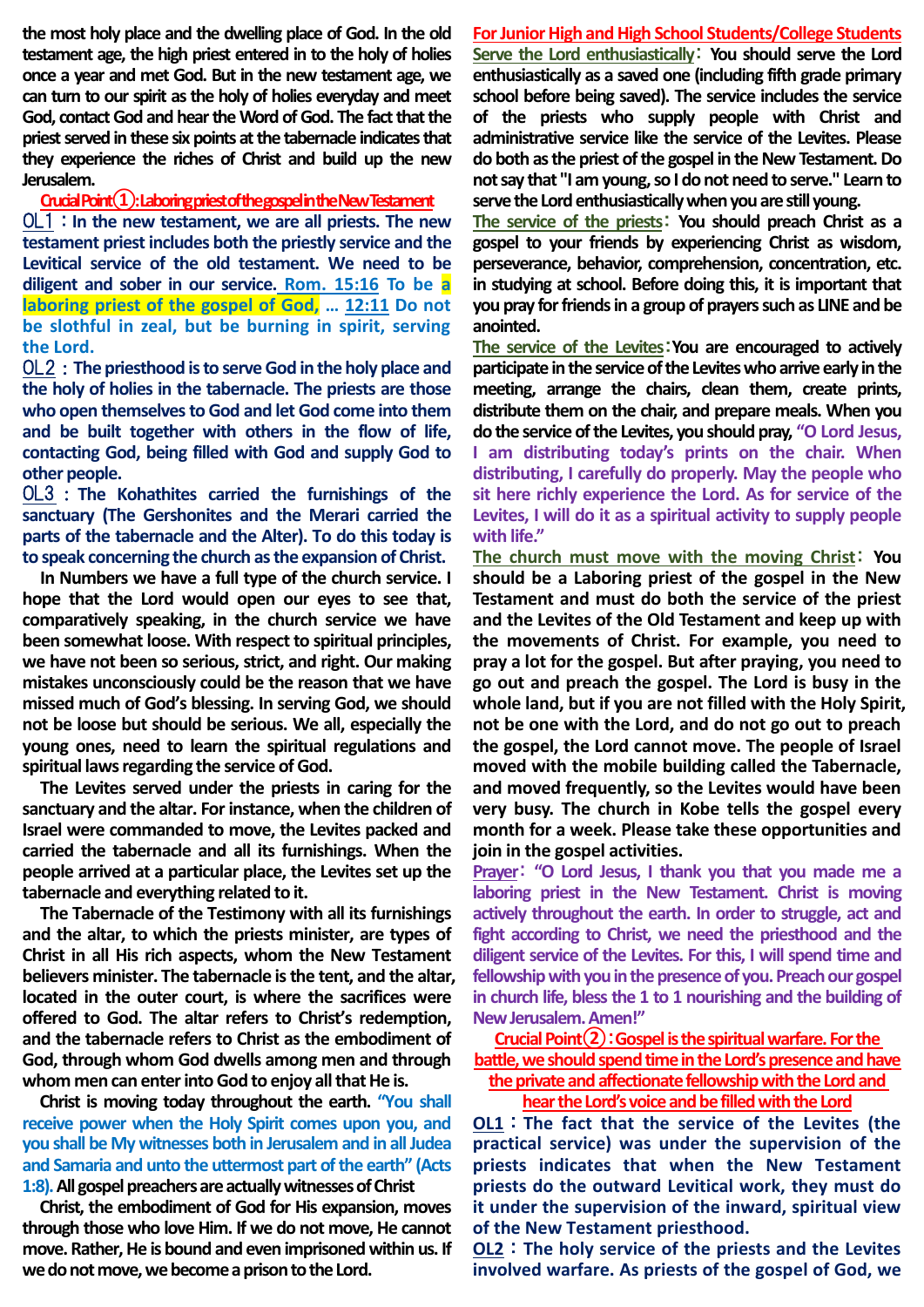#### **should consider ourselves warriors.**

**OL3**:**While we are preaching, teaching, edifying others, and building up the Body of Christ, we are fighting. The New Testament priests are warriors, and our priestly service is a fighting.**

**The army must be priestly; the apostle must be priestly; the evangelist must be priestly; the minister of the word must be priestly; the elder and deacon must be priestly; the brothers and sisters must be priestly; and the husbands, wives, parents, and children must be priestly. This simply means that in the Lord's service we must first open ourselves to the Lord and spend time in His presence. This will enable Him to fill, saturate, and even swallow us up so that we may be one with Him. Then He will be our content, and we will be His expression. He will be able to say something through us and to express something from within us, whether we are fighting the battle, preaching the gospel, teaching the word, or serving as elders or deacons. Whatever we are will be a channel for the Lord to flow out. This must be our way of living, our way of work, and our way of service.** 

**In Hebrew the word service in Numbers 4:3, 35, 39, 43 is warfare, indicating the military service. Hence, even the holy service of the priests and the Levites was in the warfare. Today as priests of the gospel of God, we should consider ourselves warriors. While we are preaching, teaching, edifying others, and building up the Body of Christ, we are fighting. The New Testament priests are warriors, and our priestly service is a fighting.** 

**Since warfare exists between the kingdoms of God and Satan, all the spiritual work that we are doing for God, whatever form it may take, as long as it touches the things of the spiritual realm, is in nature a warfare. For example, preaching the gospel, according to Acts 26:18, is "to open their eyes, to turn them from darkness to light and from the authority of Satan to God." This shows us that preaching the gospel is not only to open men's eyes and turn them from darkness to light but also to deliver them from the authority of Satan. Again, Colossians 1:13 says, "Who delivered us out of the authority of darkness and transferred us into the kingdom of the Son of His love." To be delivered from the authority of darkness is to be delivered from the power of Satan or the kingdom of Satan. And to be transferred into the kingdom of the Son of God's love is to be transferred into the kingdom of God. Therefore, preaching the gospel is wholly a spiritual warfare to drive out the power of Satan in men and bring in the kingdom of God.... When a person is saved, he first believes in the name of the Lord; second, he calls on the Lord's name; and third, he is in the name of the Lord; he belongs to the Lord's name. Hence, he is delivered from the power of Satan and belongs to the name of the Lord.**

**For Young Working/Graduate Student Saints Before the warfare of the gospel, we need to strengthen the personal, affectionate and cintimate fellowship with the Lord**: **During one month from March 28 to April 28, we'll have the gospel propagation on campuses (Kobe/Shoin/Konan/Kobe International Univ. etc.). During the preparation of the gospel propagation in March, please have the personal, affectionate and**  **intimate fellowship with the Lord in His presence to open to the Lord, touch Him and be filled with him. Priests are those who open to the Lord, be filled with Him and flow Him out. So you need to get into His presence and fellowship with Him closely. For the one-month propagation in April, we set "three-week strengthening period of the close fellowship with the Lord" from March 4 to 24.**

**Prayer**:**"Oh Lord Jesus, You are my beloved fiance. I love You. In my spirit I look at Your face. I have the intimate and affectionate fellowship with You. I open my heart and enjoy the intimate conversation with You. Please speak to me the Rhema Word. Infuse Yourself into me. Such a fellowship with You is the proper preparation for the warfare of the gospel. Amen!"**

# **1159 Experience of Christ - Loving Him(Jap s305)**

- **1. Jesus Lord, I'm captured by Thy beauty. All my heart to Thee I open wide; Now set free from all religious duty, Only let me in Thyself abide. As I'm gazing here upon Thy glory, Fill my heart with radiancy divine; Saturate me, Lord, I now implore Thee, Mingle now Thy Spirit, Lord, with mine.**
- **2. Shining One ― how clear the sky above me! Son of Man, I see Thee on the throne! Holy One, the flames of God consume me, Till my being glows with Thee alone. Lord, when first I saw Thee in Thy splendor, All self-love and glory sank in shame; Now my heart its love and praises render, Tasting all the sweetness of Thy name.**

**3. Precious Lord, my flask of alabaster Gladly now I break in love for Thee; I anoint Thy head, Beloved Master; Lord, behold, I've saved the best for Thee. Dearest Lord, I waste myself upon Thee; Loving Thee, I'm deeply satisfied. Love outpoured from hidden depths within me, Costly oil, dear Lord, I would provide. 4. My Beloved, come on spices' mountain; How I yearn to see Thee face to face. Drink, dear Lord, from my heart's flowing fountain, Till I rest fore'er in Thine embrace. Not alone, O Lord, do I adore Thee, But with all the saints as Thy dear Bride; Quickly come, our love is waiting for Thee; Jesus Lord, Thou wilt be satisfied.**

# **208 Praise of the Lord - Satisfaction with Him (Jap 169)**

- **1. Jesus, Jesus, dearest Lord! Forgive me if I say, For very love, Thy sacred name A thousand times a day. (C) O Jesus, Lord, with me abide; I rest in Thee, whate'er betide;**
- **Thy gracious smile is my reward; I love, I love Thee, Lord! 2. I love Thee so I know not how My transports to control;**
- **Thy love is like a burning fire Within my very soul.**
- **3. For Thou to me art all in all; My honor and my wealth; My heart's desire, my body's strength, My soul's eternal health.**
- **4. Burn, burn, O love, within my heart, Burn fiercely night and day, Till all the dross of earthly loves Is burned, and burned away.**
- **5. O light in darkness, joy in grief, O heaven's life on earth;**